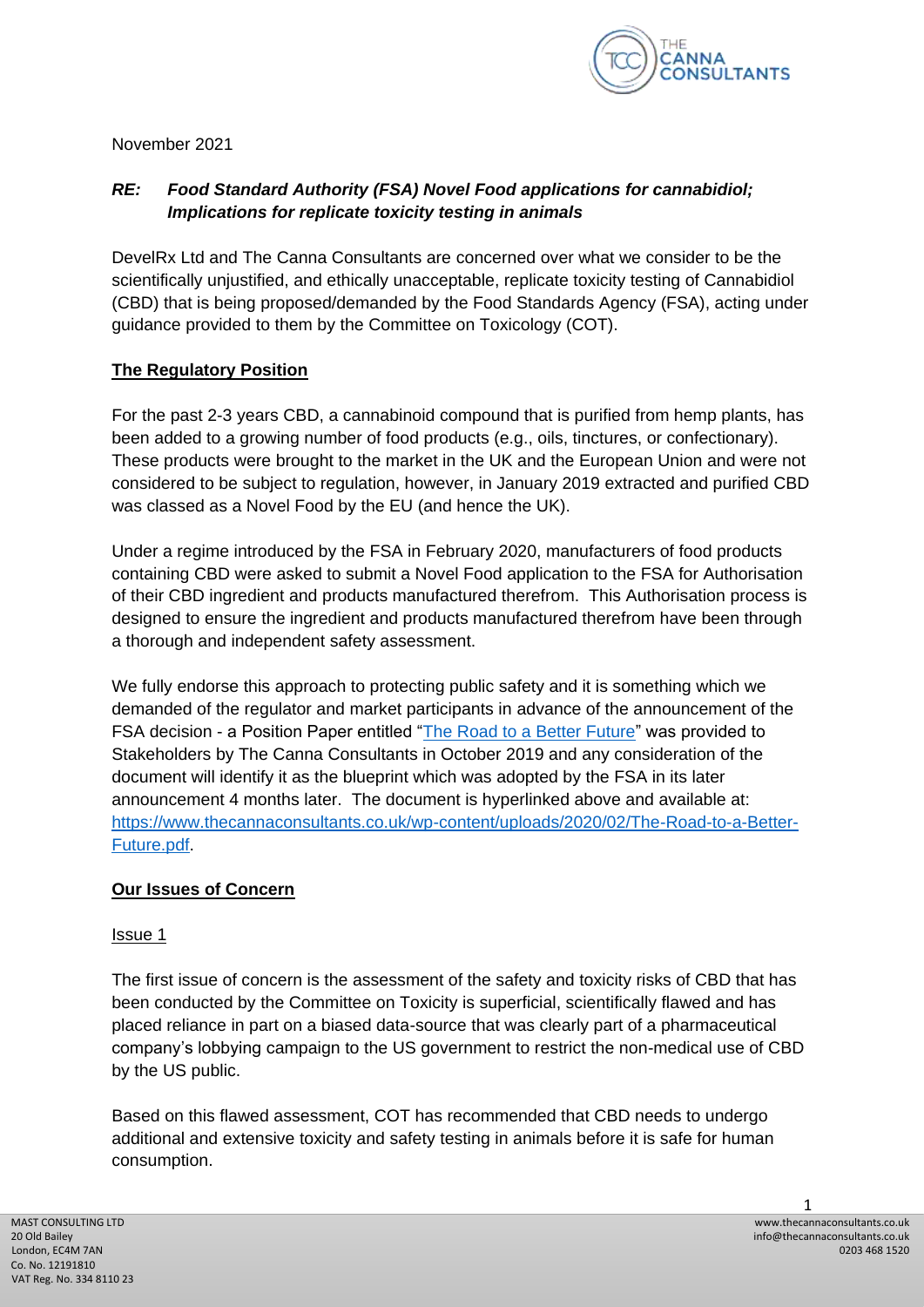

The approach to Novel Food applications that has been adopted by the FSA, under guidance from COT, is to treat CBD in the same way as a potential food contaminant (e.g., a pesticide or heavy metal). They are demanding that every manufacturing company which is making an application for CBD in a food product (or products) conducts an extended 96-day, repeat dosing, rat toxicity study (Organisation for Economic Co-operation and Development; OECD-408 study) on their individual CBD ingredient to evaluate their CBD's safety and toxicity. Furthermore, in the early feedback from the FSA on Novel Food applications, there have also been demands for justification in not conducting genotoxicity studies and other "Tier 2" toxicity studies (e.g., reprotoxicity) in animals.

#### Issue 2

Secondly, in its role as the approving body for every application for the use of CBD as a Novel Food, the FSA is not only mandating that every CBD ingredient undergoes additional safety and toxicity testing, but also failing to treat CBD ingredients which have virtually the same chemical composition as being Substantially Equivalent to each other, thus forcing every manufacturer of every ingredient and every user of that ingredient to pursue this 96-day repeat dosing, rat toxicity studies on what are, by any scientific assessment, the same ingredients. We acknowledge that the parameters of substantial equivalence demand limits from the mean to be identified, in order to ensure that two ingredients are actually *substantially equivalent*, but the insistence on separate studies for every ingredient will involve large scale, replicate animal toxicity testing.

#### **The Origin of Our Concerns**

Part of this approach might be justified if it were not for that fact that in 2018-2019, CBD was approved as a medicine (Epidyolex; GW Pharmaceuticals) to treat resistant forms of epilepsy in patients 1-2 years of age and above by the European Medicines Agency (EMA), the UK Medicines and Healthcare Products Regulatory Agency (MHRA) and the US Food and Drug Administration (FDA). The FDA has also recently approved Epidyolex to treat tuberous sclerosis complex in children of over 1 year of age.

To gain approval of CBD for medical use in humans, GW Pharmaceuticals performed the "full regulatory package" of safety pharmacology testing *in vitro*, in animals and in humans, together with a full programme of toxicity testing, including genotoxicity, reproductive toxicity and general toxicity testing in animals.

Furthermore, as part of that assessment process, the pharmacokinetics (including drug-drug interaction studies), tolerability and safety of CBD were also extensively explored in human subjects. The Epidyolex database consists of 15 clinical pharmacology and double-blind, placebo-controlled clinical trials. This pharmacokinetic, safety and toxicity evidence has been reviewed by experts from the MHRA, EMA and the FDA in the US and the data and their detailed assessments are publicly available $2.3$ .

COT have published their assessment<sup>1</sup> on the safety of CBD using the publicly available review information from the Epidyolex European<sup>2</sup> and US $3$  regulatory submissions and also from other scientific research studies. It is COT's review of the Epidyolex safety and toxicity findings which has led to the demands by the FSA for toxicity studies to be performed on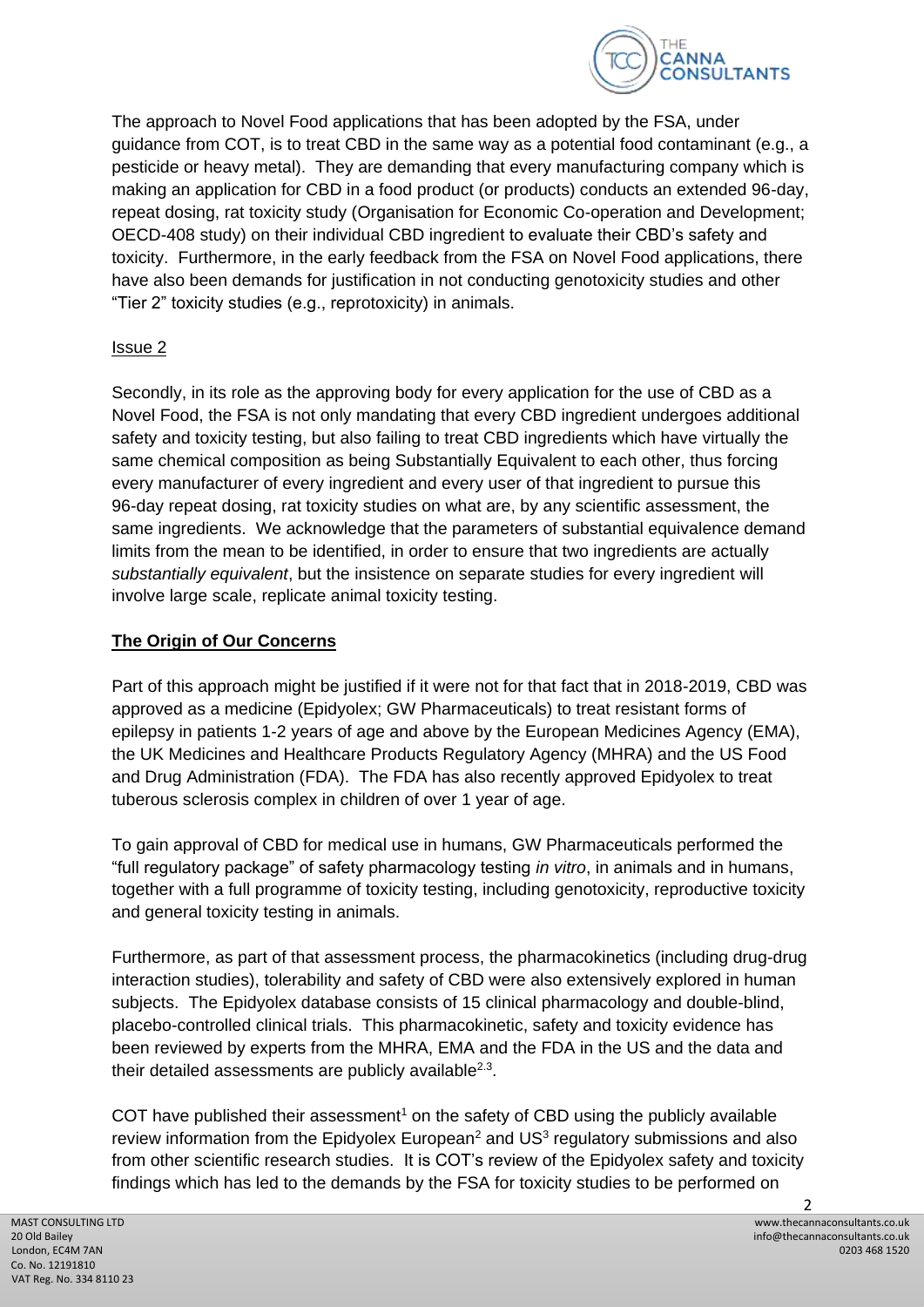

every one of the individual CBD ingredients by each CBD manufacturer that has submitted a Novel Food application.

## **Authors' Involvement in the Issue**

DevelRx Ltd (Professor David Heal, Dr Sharon Smith and Dr Christopher Atterwill) [\(https://develrx.com\)](https://develrx.com/) were approached by The Canna Consultants (Mr Stephen Oliver and Mr Matthew Lawson) [\(https://www.thecannaconsultants.co.uk\)](https://www.thecannaconsultants.co.uk/) and asked to advise on the issue, the latter believing that the FSA/COT's position to be scientifically and ethically unjustified.

DevelRx are experts in central nervous system (CNS)-active drugs, and safety pharmacology assessments in drug discovery and development. The Canna Consultants provide policy and legislation consultancy to governments and regulators on medicinal cannabis and the cannabinoid industry.

DevelRx and The Canna Consultants have made a full evaluation of the COT safety assessment of CBD and consider that the COT analysis and conclusions are deeply flawed for reasons detailed in Annex A.

The Canna Consultants have been discussing this issue with the FSA for over 18 months, through written correspondence, videoed Q&A sessions and on-line discussions with the Regulated Products Team (Annex B).

We are of the strong opinion that the request by the FSA for multiple toxicity testing on the same Novel Food product, CBD:

- 1. is unnecessary because this testing has already been conducted by GW Pharmaceuticals;
- 2. is unethical because animals are being used as surrogates when the question has already been answered by studies in the relevant species, humans;
- 3. is unscientific because no guidance has been provided by COT / FSA on how the findings will be interpreted or the implications arising from them; and,
- 4. is contrary to the principles of the 3Rs (reduction, replacement, and refinement) to avoid unnecessary use of animals in experiments.

### Signed,

Professor David Heal, BSc, MSc. PhD, DSc FRSC, FBPhS (DevelRx Ltd) Dr Sharon Smith, BSc, PhD (DevelRx Ltd) Dr Christopher Atterwill, BPharm, PhD, FRPharmS, FIBiol, FRCPath (DevelRx Ltd) Mr Stephen Oliver, LLB (The Canna Consultants) Mr Matthew Lawson, LLB, Barrister (The Canna Consultants)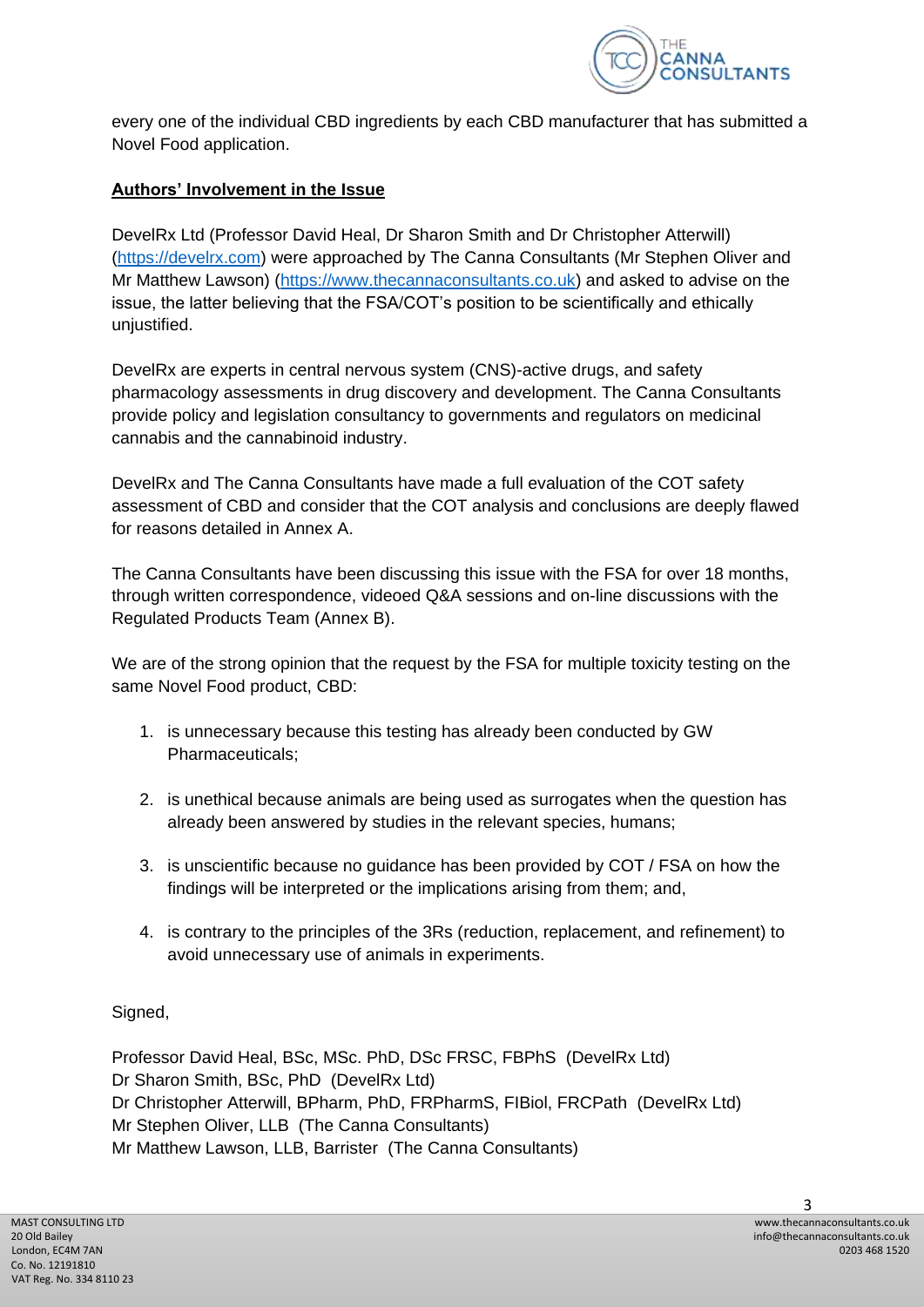

### **Annex A The Flaws in the COT Advice to the FSA over the Safety Profile of Cannabidiol (CBD)**

DevelRx and Canna Consultants have had several virtual meetings with senior members of the FSA (see also Annex B) and very clearly pointed out that what COT is proposing is:

## **(i) Scientifically invalid;**

A fair and objective scientific assessment is totally reliant on using evidence that is free of bias. Many of the statements in the COT background document are lifted directly from a lobbying submission by GW Pharmaceuticals to the FDA with the stated aim to restrict or prevent public access to CBD products and the unrestricted use of cannabis for medicinal purposes. COT has not reviewed the data (none is presented to FDA), has taken GW Pharmaceuticals statements at face value and treated a lobbying piece designed to protect the commercial interests of the pharmaceutical industry as being neutral and objective.

GW Pharmaceuticals statements unequivocally reveal the commercial position that the company is attempting to defend:

"*Since our founding in 1998, GW Pharmaceuticals has been singularly focused on unlocking the potential of cannabinoids as medicines to address serious medical conditions*…" "*In opening the door for consumer-market CBD products, FDA risks further diminishing the likelihood that more cannabis-derived product will be developed into proven medicines for these patients.*"

"*Due to a variety of factors—including competition from unapproved products incentives to develop and drive competition among FDA-approved cannabis medicines are weakened to begin with*."

Human safety data always takes precedence over animal data. The Epidyolex database (GW Pharmaceuticals) consists of 15 clinical pharmacology and patient double-blind, randomised clinical trials, or double-blind clinical trials. It includes 10 completed trials in healthy subjects (trials with a pharmacokinetic element), 2 supporting trials looking at the effects of Epidyolex on sleep and drug withdrawal symptoms, 2 trials in specific populations (renal-impaired or hepatic-impaired patients) and 5 trials in patients with epilepsy.

What the FSA / COT proposes is to re-initiate safety testing of CBD in animals, while ignoring the large clinical trials database that is publicly available from GW Pharmaceuticals development of Epidyolex. Safety testing data are valid whether CBD is under evaluation as a medicine or a Novel Food product. This is important because the safety and toxicity of CBD in Epidiolex was tested in animals and humans at doses that were many times higher than the daily intake of CBD as a novel food product that is recommended by the FSA / COT. Hence the safety margins are large for the consumption of CBD as a novel food product.

Epidyolex is a highly purified CBD preparation (>98%) with minor amounts of psychotropic and non-psychotropic cannabinoids. The CBD isolates / distillates which are the subject of novel food applications by our clients are of similar or greater purity than CBD in Epidyolex From a safety perspective, there is no biologically relevant difference between Epidyolex and the novel food CBD isolates / distillates in these FSA Novel Food applications.

 $\Lambda$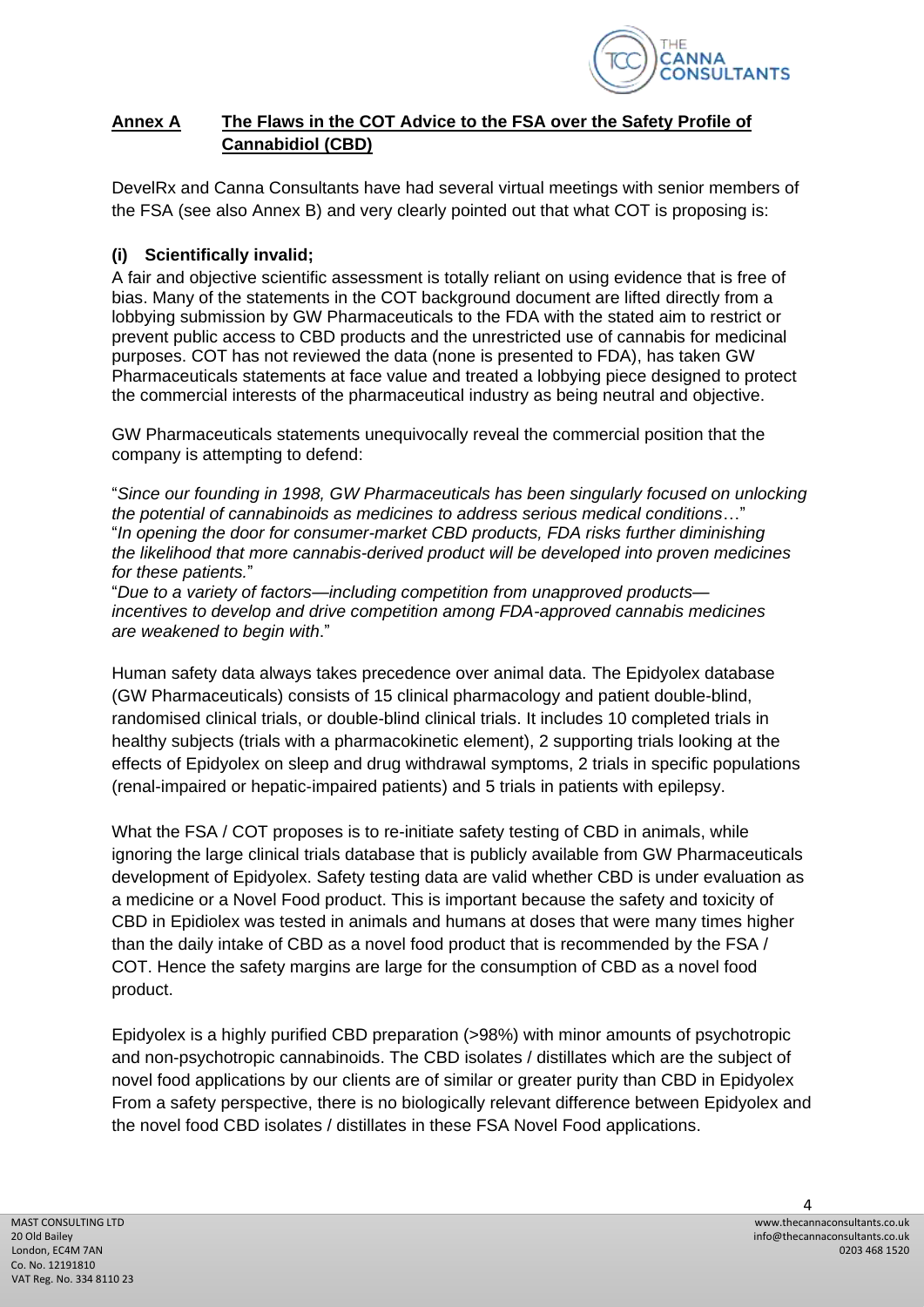

**(ii) Unethical from an animal welfare perspective; and,**

### **(iii) Potentially in contravention of the Animals Scientific Procedures Act which precludes replicate testing without good reason.**

If there is substantial evidence that unnecessary animal testing of CBD has been demanded by two government bodies, i.e. COT and FSA, it would contravene the government's commitment to the 3R's in animal testing, undermine the case for the use of animals in medical research and could present a major problem in respect of public opinion.

Based on the publicly available  $EMA<sup>2</sup>$  and  $FDA<sup>3</sup>$  clinical and non-clinical assessment of CBD, we prepared an extensive analysis of the toxicity and safety risks posed by CBD scaled from the maximum therapeutic Epidyolex oral dose (20 mg/kg/day) to the FSA recommended maximum daily CBD novel food consumption (1 mg/kg/day). That document has been made available to the FSA in various CBD Novel Food applications.

As stated in our letter, the analysis and reasoning in the COT document<sup>1</sup> are deficient. Some examples of why are given below:

1. For drugs in clinical development, there is an accepted weighting hierarchy for evidence when evaluating their ADME (absorption, distribution, metabolism and excretion), safety and toxicity. Precedence is always given to safety studies performed in human subjects. By demanding new toxicity testing to be performed in animals, while discounting the large clinical database from Epidyolex and other clinical trials of CBD, COT has failed to adhere to the accepted weighting that applies to safety and efficacy outcomes;

| <b>Strength of evidence</b> |                                                                                                                       |                            |
|-----------------------------|-----------------------------------------------------------------------------------------------------------------------|----------------------------|
| Level                       | Evidence source                                                                                                       | <b>Evidence strength</b>   |
| Level 1                     | Systematic review and meta-analysis of DBRCTs;<br>clinical guidelines based on systematic reviews or<br>meta-analyses | Very strong                |
| Level 2                     | One or more DBRCT                                                                                                     | Strong                     |
| Level 3                     | DBCT with no randomisation                                                                                            | Moderate                   |
| Level 4                     | Case-control or cohort study                                                                                          | Limited                    |
| Level 5                     | Systematic review of descriptive and qualitative<br>studies                                                           | Insufficient               |
| Level 6                     | Single descriptive or qualitative study                                                                               | Weak                       |
| Level 7                     | Experiments performed in mammalian species                                                                            | Weak                       |
| Level 8                     | Experiments performed in non-mammalian<br>species                                                                     | Very weak                  |
| Level 9                     | Experiments performed in vitro                                                                                        | Extremely weak /<br>ignore |

DBRCT = Double-blind, placebo-controlled, randomised clinical trial.

DBCT = Double-blind, placebo-controlled, clinical trial.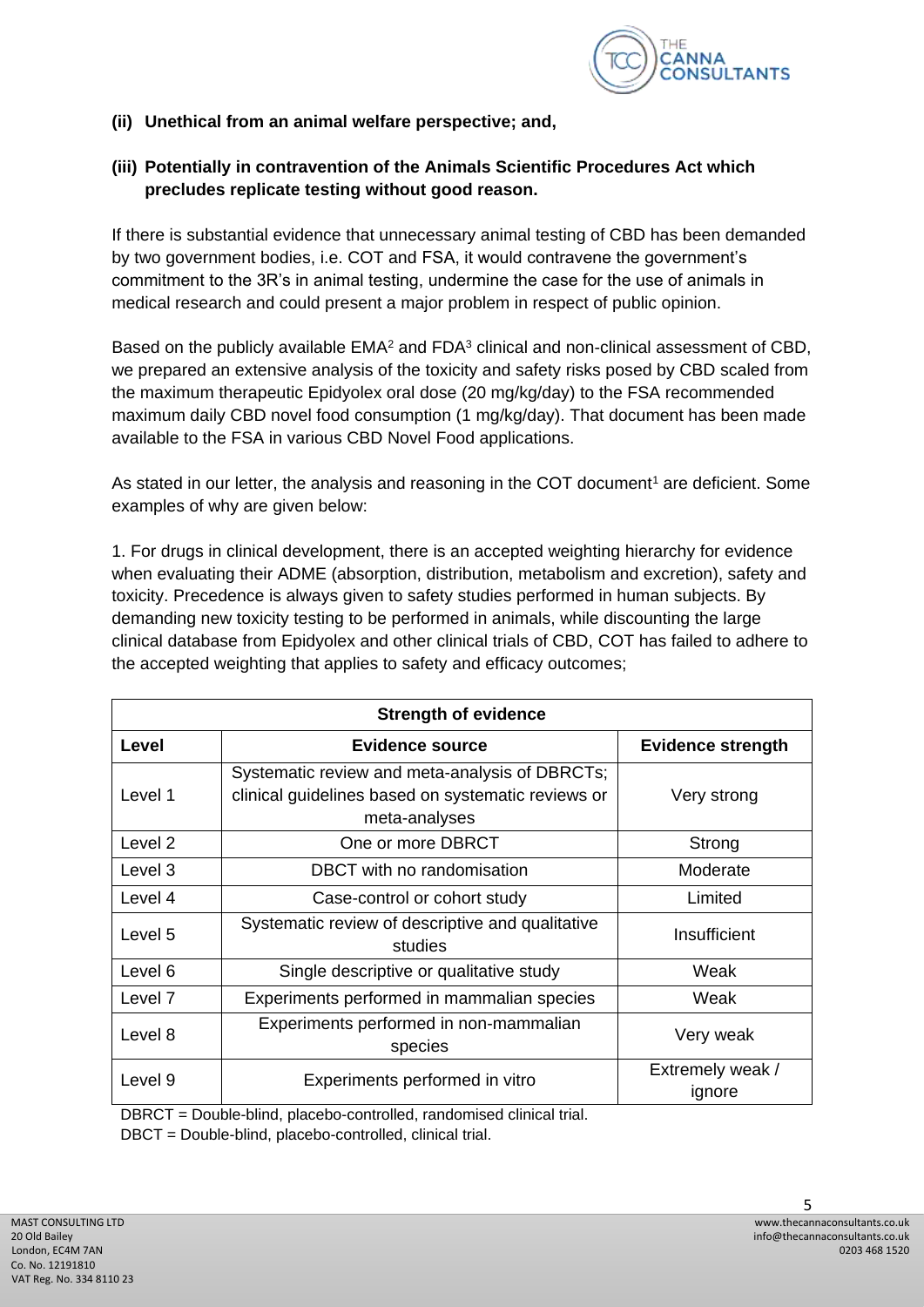

This point is clearly stated. Section 2.10.6 of the EFSA guidance document (Guidance on the preparation and presentation of an application for authorisation of a novel food in the context of Regulation (EU) 2015/2283) clearly sets out what human data should be taken into consideration (see below):

### *"2.10.6. Human data*

*Human studies, if available, should be provided if they contain information relevant for the safety assessment, such as physical examination, blood chemistry, haematology, urine analysis, blood pressure and organ function tests and/or monitoring of adverse reactions. Relevant data may be derived from the use of the novel food for medical purposes or from epidemiological studies.*

*Additional human studies may be needed to investigate further potentially adverse effects, e.g. to address adverse effects observed in toxicological studies. In those cases where the novel food may exert pharmacodynamic effects, specific studies may be required to demonstrate that the proposed consumption and use of the novel food do not raise safety concerns.*

*The data from intervention studies and observational studies in humans should be organised according to a hierarchy of study designs and research questions, reflecting the relative strength of evidence which may be obtained from different types of studies. Studies with the highest level of scientific evidence should be presented first."*

In addition to employing biased evidence, placing reliance on evidence in Levels 6 to 9 and failing to classify systematically the findings according to accepted evidential rankings, the assessment reported by the FSA and conducted by its advisors in  $COT<sup>1</sup>$  is deeply flawed and an unreliable assessment of CBD's safety and toxicity.

2. An assessment of adverse event signals for a novel drug must be compared against the background incidence in the placebo group in clinical trials to determine the magnitude of the signal. This has frequently been overlooked in the COT review.

3. When conducting safety assessments of drugs for clinical use, it is essential to characterise the doses which produce adverse events. It is especially important because COT is attempting assess the safety of CBD as a food whereas the clinically effective doses of Epidyolex are 10x to 20x higher than the recommended daily CBD consumption.

4. The COT document fails to consider that Epidyolex is being used to treat two severe forms of epilepsy (Dravet Syndrome and Lennox Gastaut Syndrome) in children and adults. The confounding impact of epilepsy on the adverse event profile of Epidyolex has not been factored into the COT document.

5. The contribution of co-administered anti-epileptic drugs to adverse events ascribed to Epidyolex has not been taken into consideration in the COT briefing document.

6. There are numerous statements in the COT document that are highly misleading, e.g., on liver toxicity. There is no description of the magnitude of changes, whether they were clinically significant, of the relevant data in the placebo control group for comparison.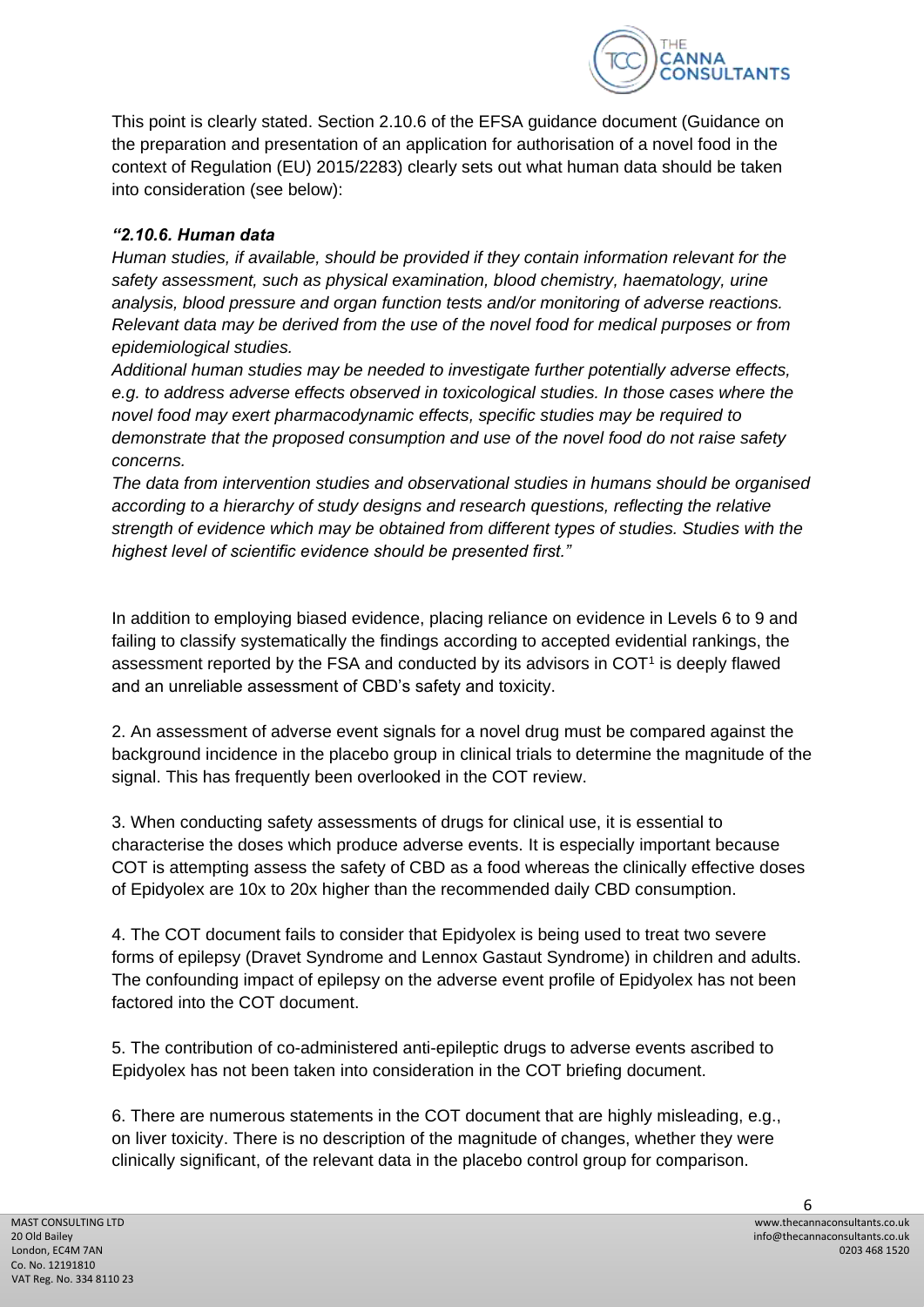

7. There are numerous statements in the COT document that are contradicted by the data they present.

8. COT has failed to differentiate between coincidence and causality.

9. Lack of objectivity in their assessment, e.g., COT focussed on findings in 5 subjects in a very small, short-term Phase 1 clinical study of 12 subjects, whilst ignoring the findings from a larger study of 64 patients receiving Epidyolex for 14 weeks. This entry was lifted directly from the lobby document that GW Pharmaceuticals sent to the FDA.

10. The COT assessment of CBD's safety and toxicity focuses on adverse event frequency but ignores the transitory nature of many of CBD's adverse events, particularly with regard to central nervous system side-effects, e.g. sedation. It also ignores their severity, which is of much greater relevance.

The misleading and negative opinion by COT of the potential safety and toxicity risks posed by CBD (Epidyolex) contrasts with the view of EMA in their Assessment Report (2019)<sup>2</sup> and the FDA in their Drug Approval Package  $(2018)^3$ .

Currently, the FSA adheres to the guidance for Novel Food applications set out by the European Food Standards Agency (EFSA)<sup>4</sup>. The tiered approach set out in the EFSA Guidance requires:

"*The Panel notes that all relevant knowledge on the novel food should be considered in order to make decisions on whether and which toxicity studies are necessary. Important elements include:*

- ➢ *the identity, chemical structure, composition and physico-chemical properties of the novel food.*
- ➢ *available information on previous human consumption of the novel food and its source.*
- ➢ *anticipated use(s), maximum use levels and the resulting intakes.*
- ➢ *available pharmacokinetic data.*
- ➢ *available toxicological data on the novel food or its constituents.*
- ➢ *available human studies.*
- ➢ *available relevant information on non-food uses (e.g., cosmetics, chemicals, pharmaceuticals)."*

All of this required information has been provided to the FSA in the CBD Novel Food applications submitted on behalf of our CBD manufacturing clients. The safety data that we have evaluated in our Novel Food application documents to the FSA derive not only from Epidyolex *in vitro*, animal and clinical studies, but also from other clinical studies using Pharmaceutical grade CBD from other sources, CBD with other cannabinoids including delta 9-tetrahydrocannabinol, tetrahydrocannabivarin, cannabigerol and CBD-rich botanical extracts containing terpenoids, flavonoids and sterols. The findings support the safety of CBD as a novel food.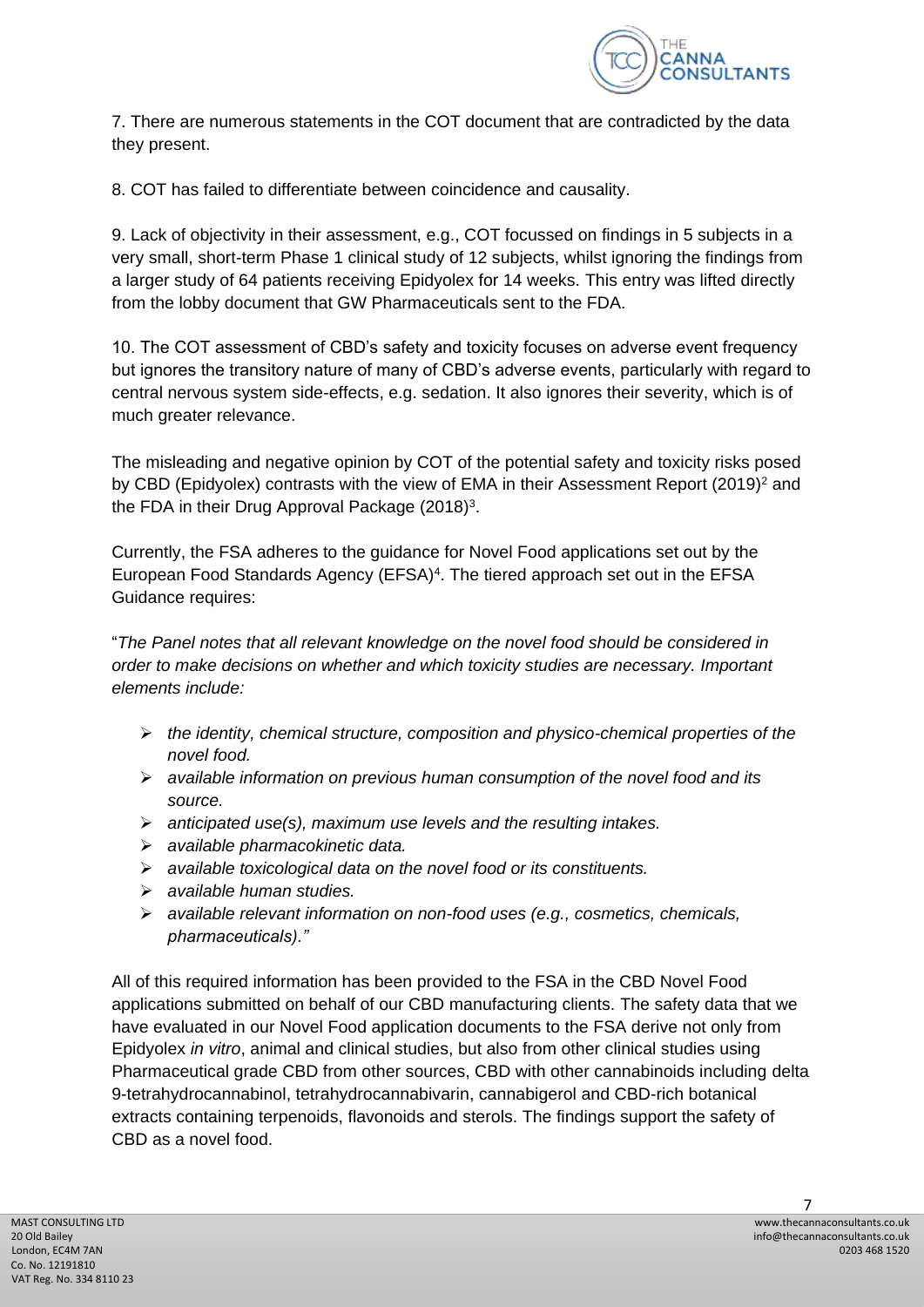

## **Annex B The Background to the Novel Food Application Process for Cannabidiol (CBD)**

The Canna Consultants (TCC) - Matt Lawson and Steve Oliver - have been in dialogue with the FSA over this issue since February 2020 and have engaged in written correspondence, videoed Q&A sessions and on-line discussions with members of the Regulated products team: Head of Radiological, GM and Novel Foods, Novel Food Chemical Risk Assessment Team and Policy. Agreed minutes have been produced for private discussions and the Q&A recordings are publicly available on The Canna Consultants website [\(www.thecannaconsultants.co.uk\)](http://www.thecannaconsultants.co.uk/).

The essence of these discussions has been the FSA's insistence that:

- an extended OECD-408 study in rodents is required for a CBD Novel Food application;
- a failure to accept existing safety margins for CBD as the medicine, Epidyolex, as a sound basis for assessing the safety of novel foods containing cannabinoids of equivalent / similar purity levels with regard to existing human data;
- a failure to provide a policy on Substantial Equivalence;
- justification of "gaps in safety data" position promoted by the COT, FSA and the ACNFP *(*Advisory Committee on Novel Foods and Processes*)*; and,
- their failure to recognise the ethical imperative against replicate animal testing, the legal obstacles to such testing - especially in the context of the absence of scientific need for it when set against a tiered approach (see Annex A).

The requirement by the FSA for the *in vivo* studies has created confusion in the industry and also with expert toxicologists in pharmaceutical human safety evaluation. This is at odds with the formal EFSA/FSA Guidance<sup>4</sup>, which requires a tiered approach and further animal testing only where it is necessary.

# **The Canna Consultants' Position**

The position of The Canna Consultants has consistently been that, if a full analysis of the data is carried out and applied to the subject Novel Food then, in circumstances where there is Substantial Equivalence between the compounds which are the subject of the publicly available scientific data<sup>2,3</sup> and the subject of Novel Food, then it is not only unnecessary and entirely unjustified, but also unlawful.

Guidance was sought as to whether the FSA had a policy on collegiate applications and the parameters for Substantial Equivalence across ingredients, directed to highly purified extracts which resulted in end products that contained no more than 1mg of combined controlled cannabinoids (with the later ideal being that such composition would be verified by laboratories which demonstrated their technical abilities under "blind" conditions in the UK Government-commissioned Ring Trial study of laboratories<sup>6</sup>).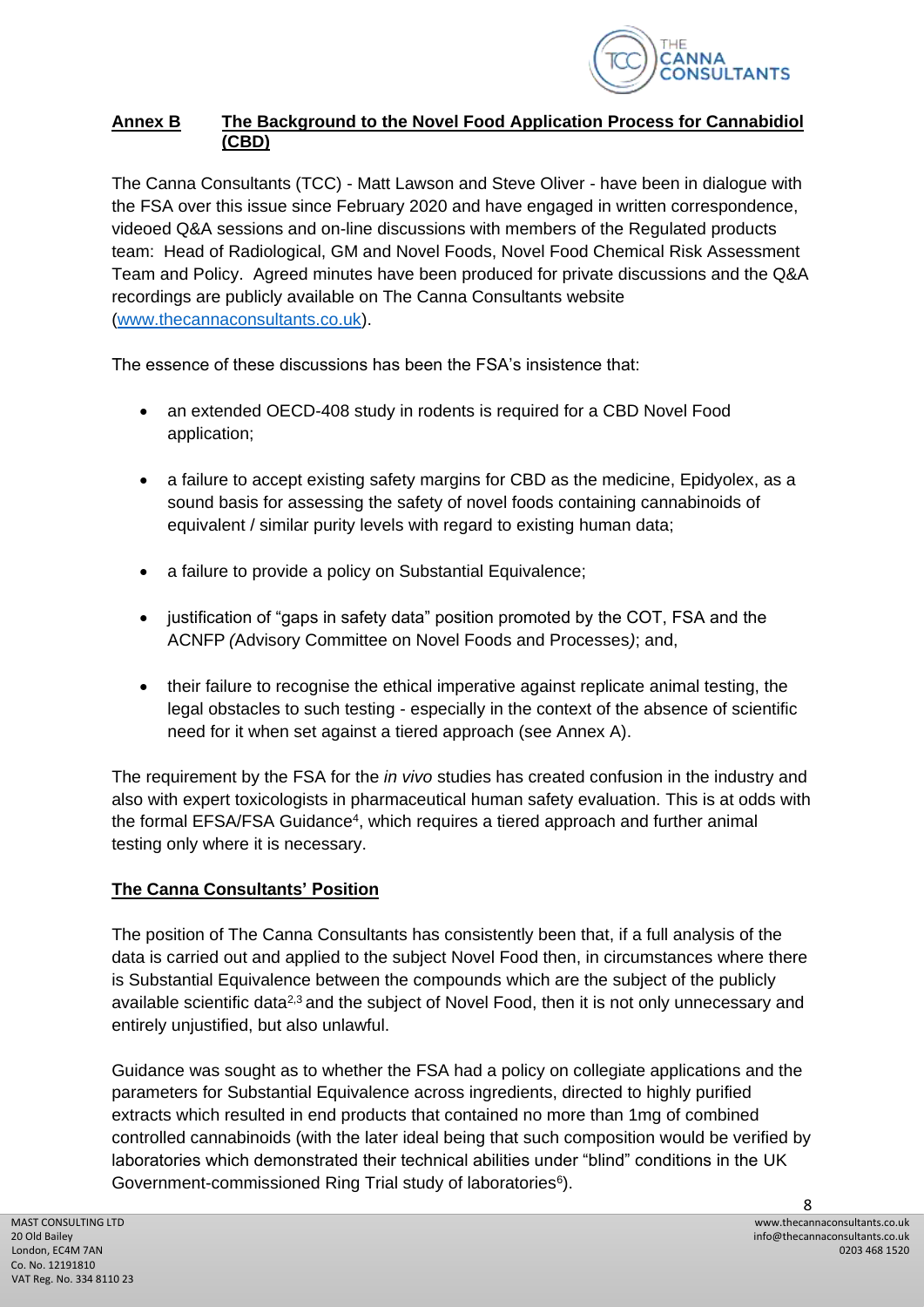

Discussions and requests for engagement resulted in a recording session with the FSA, where pre-agreed questions were posed and the sessions recorded for later public release. The videos were provided to the FSA ahead of publication and an opportunity for editing afforded them.

The salient points are as follows:

The FSA reiterated that the COT assessment of Cannabidiol from the Epidiolex and other available data identified the following gaps which needed to be addressed:

- Adverse effects on the liver;
- Reproductive effects;
- That the long-term effects of CBD were unknown;
- Drug metabolism reference Cytochrome P450 enzymes;
- Somnolence and the potential effects on driving; and,
- Immunotoxicity / Allergenicity.

The FSA's position was, and still is, that these cannot be addressed without *in vivo* studies. When asked why they held these concerns in the context of a maximum daily dose of 1mg per kg in adults and where vulnerable groups were excluded, the position stated was that "adverse effects in the liver were observed at 1mg per kg of CBD".

When pressed on providing a policy on the use of animal testing and guidance on the areas to be addressed, the FSA stated that they would consider this and would seek to provide further guidance by September/October 2020. Despite now being over 12 months beyond that point, no policy or guidance has been forthcoming in any context.

The FSA stated that in order to be Validated, an applicant must either have either completed an OECD-408 toxicity study, commenced such a study or have made arrangements for the commencement of such a study.

The Canna Consultants' concerns were shared with DevelRx and an examination of the COT meeting minutes discussing CBD were examined along with the resulting Position Statement which informs the FSA's current stance.

The FSA's position was further challenged during a meeting with them on Friday 29<sup>th</sup> January 2021, attended by DevelRx and The Canna Consultants. The following questions and answers were provided in agreed minutes:

## **Question 1: Does the FSA accept the Sponsor's position that its CBD isolate (>98.7%) purity is chemically identical and of a directly comparable purity to the CBD in Epidyolex (>98.0% purity)?**

**FSA response:** They could not offer an opinion on the lack of difference between the Always Pure Organics CBD Isolate and CBD in Epidyolex. They

 $\Omega$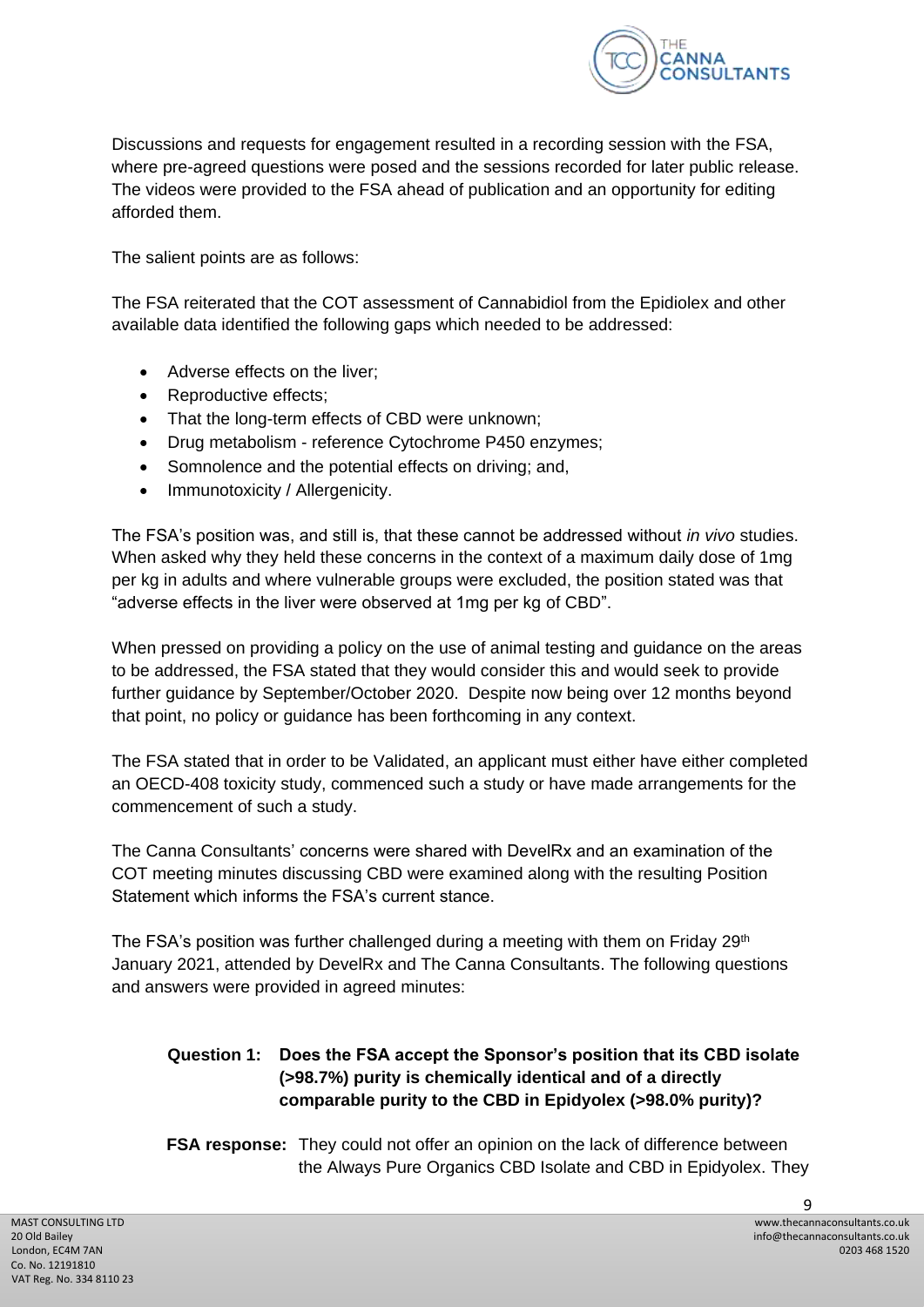

stated that the FSA does not have full access to GW Pharmaceutical's Epidyolex data as it is confidential. Therefore, it is not possible to determine what impurities may be present in Epidyolex.

#### **Question 2: If the FSA disagrees, what are the reasons?**

**FSA response:** No answer was given but they reiterated that the FSA did not have full access to the Epidyolex data.

**Chris Atterwill (DevelRx)** pointed out that all Epidyolex toxicokinetic and safety data was in fact in the public domain by way of  $EMEA^2$ ,  $FDA^3$  & WHO<sup>7</sup> (World Health Organisation) reports/regulatory summary dossiers from which most of our data and conclusions had been extrapolated.

- **FSA response:** These these were not the full (raw) data from GW Pharmacuticals.
- **Question 3: Absorption, distribution, metabolism and excretion (ADME). The Epidyolex ADME studies in human subjects were conducted to GCP standards using a wide range of doses in fasted and fed conditions. The analyses were GLP compliant and the results have been reviewed and accepted as valid by the MHRA and EMA.****What reasons do the FSA have to believe that published research studies from inferior, research level sources will contribute to our knowledge on CBD?**
- **FSA response:** This request was an error in the FSA feedback document on a CBD Isolate Novel Food application. They said that the FSA believes that there are gaps in GW Pharmaceutical's Epidyolex data, but did not expand on this point. There was no time in this meeting to go into what gaps the FSA thinks should be filled by the applications for CBD in food products.

#### **Question 4: What toxicological testing does the FSA propose is necessary?**

**FSA response:** Their advice was "follow the EFSA guidance". It was the responsibility of the CBD manufacturers / suppliers to decide which toxicity studies they need to perform. The FSA could not give any specific advice in this regard.

**Chris Atterwill (DevelRx)** suggested that in view of the stance of the FSA on the requirement for toxicity testing, it would follow that there would also be a requirement by the FSA to conduct human testing of CBD as humans are the target species in this situation. The FSA stated that there would not be a requirement from them for human testing of CBD in food products. However, an extended OECD-408 toxicity study (3 month repeated oral dosing of CBD) in rodents would be required contrary to the well known and internationally documented "reliability question" around the ability of animal toxicological testing to predict accurately human safety.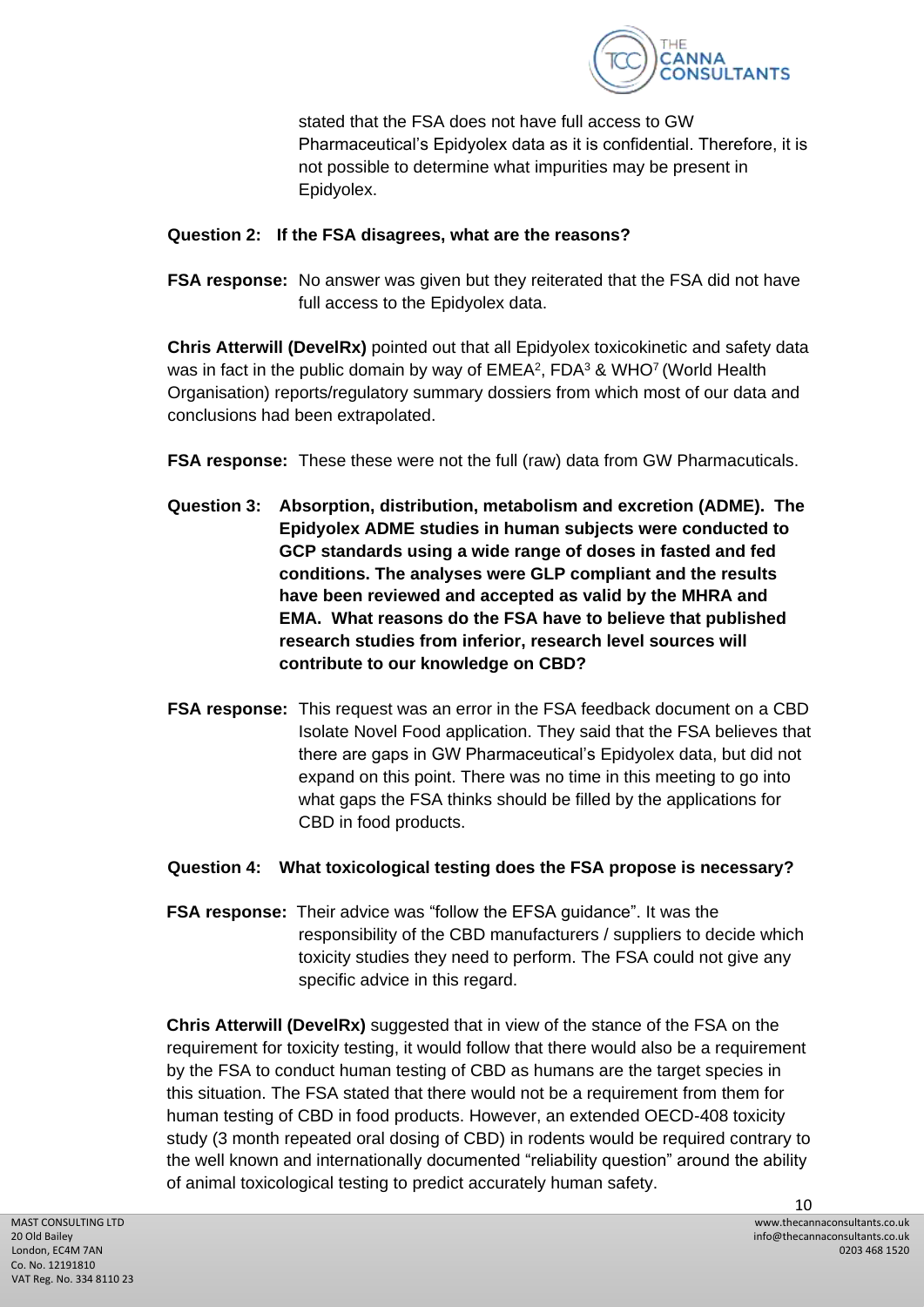

It is well known and accepted that animal toxicology studies to predict human safety and risk are not 'failsafe' and give varying degrees of reliability for pharmaceutical products entering the clinical trial phases to evaluate safety in human drug development. This was well highlighted in in 2006 for the Tegenero drug candidate, TGN1412, in healthy human volunteers when a clinical trial went drastically wrong following testing of the molecule in regulatory animal toxicity studies. There are many other cited examples around the unreliability and variability of animal toxicology to fully or correctly predict the safety of molecules administered to humans. Thus, the rationale for conducting additional toxicology studies in animals for a molecule such as CBD is highly questionable when thorough preclinical and clinical evaluation studies have already been conducted for a medically approved version of CBD in the form of Epidiolex. Furthermore, this internationally-approved regulatory package of studies was conducted under Good Laboratory Practice / Good Clinical Practice (GLP / GCP) compliance unlike the plethora of research toxicology publications for CBD often cited by the COT<sup>5</sup> .

## **Question 5: What scientific justification is there for additional testing of the Sponsors CBD Isolate, which is of the same purity (>98%) as CBD in Epidyolex?**

**David Heal (DevelRx)** raised the topic of the ethics and legality of repeated animal toxicity testing and informed the FSA representatives and that it would be a matter of great concern to the UK Home Office in terms of the adherence to the 3Rs (Replacement, Reduction and Refinement of animals in experiments). One consequence of the FSA requirement for Sponsors to conduct rodent toxicity testing on a wide range of CBD products could be to drive CBD manufacturers / suppliers to conduct inferior toxicity studies outside of the UK, which has some of the highest welfare standards on animal testing in the world. It was emphasised that the testing of CBD in the target species, humans, has already been conducted in numerous clinical trials, in thousands of subjects by GW Pharmaceuticals and at a ≥20-fold higher dose than the 1mg/kg/day CBD dose recommended by the FSA in food products.

- **FSA response:** The FSA does not have full access to the Epidyolex database, but the data from development of a medicinal product would not be appropriate for assessment of the safety of a food product. In the former situation, subjects would be under medical supervision and the bioavailability of CBD could be different in a food product. However, they agreed that it was a responsible view to aim to keep toxicity studies in animals to a minimum and suggested that applicants could form a consortium to have their toxicity studies performed.
- **Question 6: If the Epidyolex database is acceptable for raising potential safety issues for CBD in the COT evaluation document, why isn't it acceptable for CBD Novel Food applications to use data from that same database to answer those same questions?**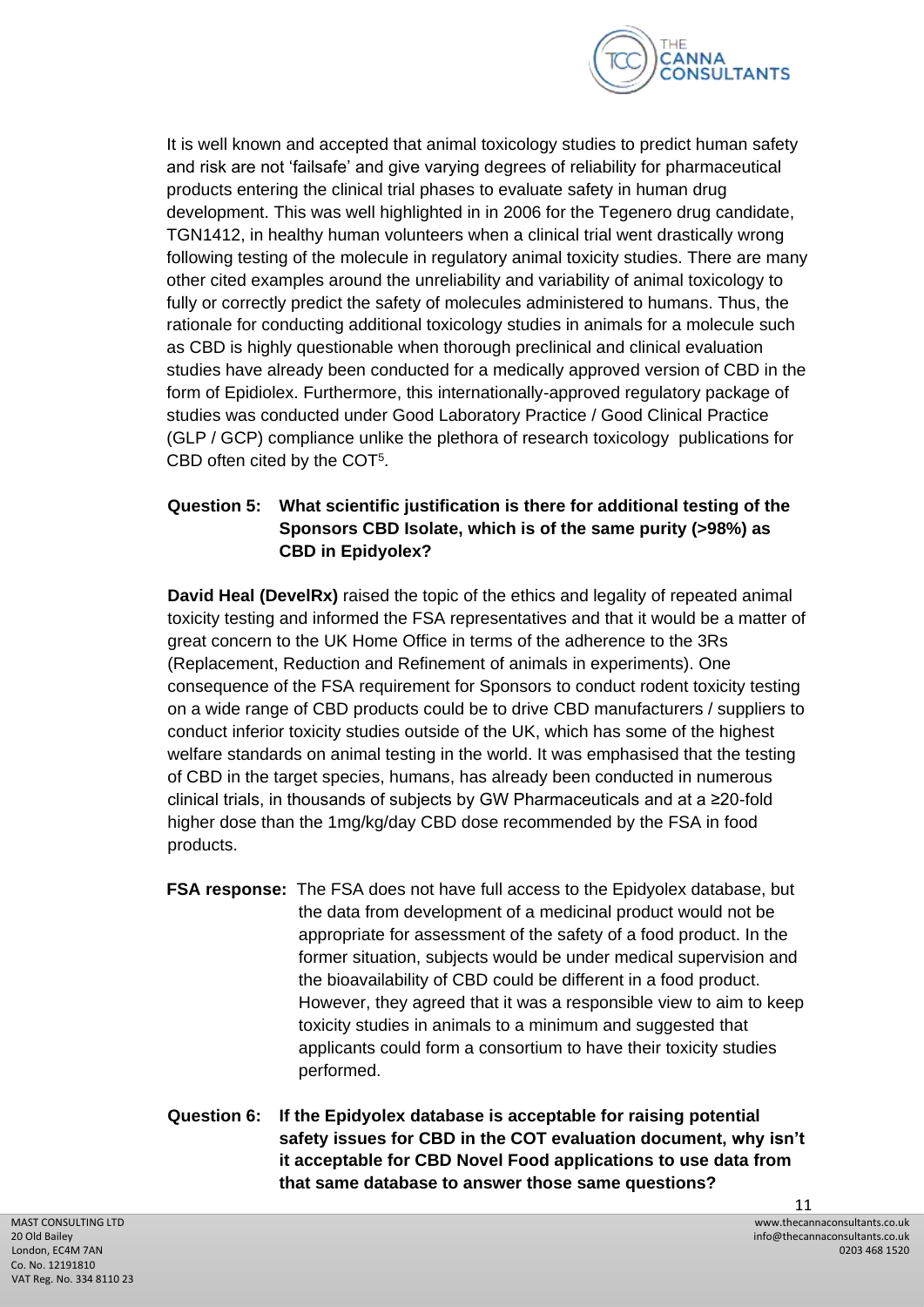

**FSA response:** No answer to the first part of the question. They reiterated that the clinical data on Epidyolex could not be extrapolated to the use of CBD in food products, that the FSA does not have full access to the Epidyolex database and to "follow the EFSA guidance".

**Stephen Oliver (Canna Consultants)** stated that there was a need for much clearer guidance from the FSA and again raised the question whether applications based on the Epidyolex data could be validated if the gaps in the application that were identified in the FSA feedback of a CBD Novel Food application were now addressed.

- **FSA response:** The answer was non-committal and repeated that Epidyolex data could not be extrapolated to assessing the safety of a food product.
- **Question 7: Since the CBD Isolate in a Novel Food application is >98% pure which is the same purity as CBD in Epidyolex (ACNFP/143/01), what bridging toxicity studies are necessary and what is the scientific justification for them?**
- **FSA response:** FSA conceded that a full justification rather than bridging studies may be acceptable.

**Chris Atterwill (DevelRx)** again pointed out that in an 'ideal world', additional preclinical toxicology studies on a product would need to be accompanied by human clinical data for the product in terms of toxicokinetics for a meaningful safety comparison to be made.

**FSA response:** For a Novel Food this was not applicable.

The Canna Consultants have continually challenged the Regulator's stated position, its lack of policy, its failure to address the matters from a scientific perspective and its failure to provide any credible explanation for its failure to apply the tiered approach which is required.

As a result, and in partnership with DevelRx, The Canna Consultants have conducted a through examination of:

- the events leading to the COT's position;
- the COT's consequent advice to the FSA (see Annex A); and,
- the FSA's subsequent implementation of what we believe to be a flawed examination and scientifically unjustifiable requirement for further animal testing.

There are ethical considerations against further duplicate animal testing of a substance as demanded by the FSA when the trend has been recently to modernise testing approaches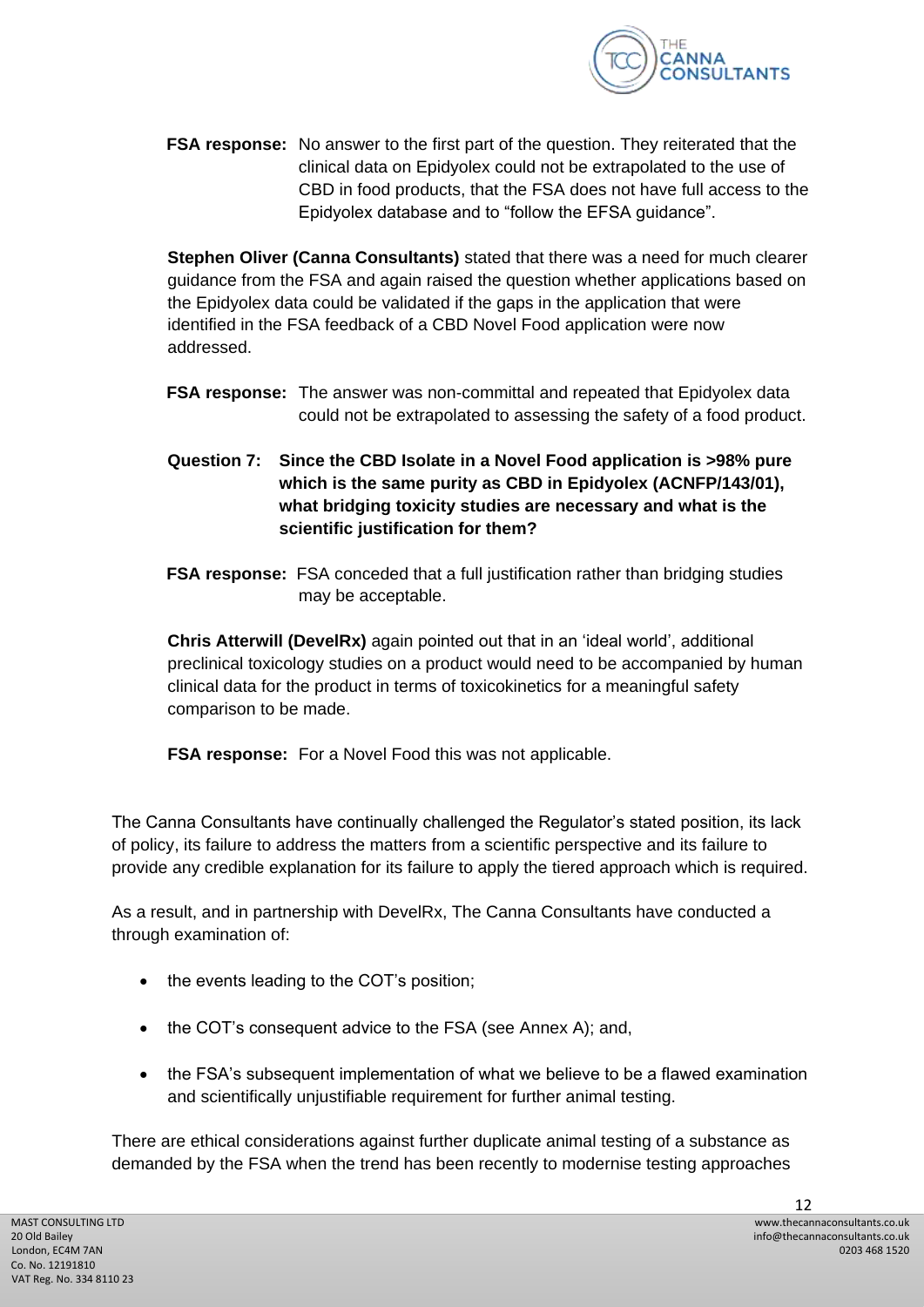

for substances for human consumption and administration, and wherever possible to accommodate the 3R's principle. The FDA Modernisation Bill of 2021 goes somewhere along this line, recommending for example the need to use ' alternative adjunct' testing methods such as human cell technologies to more accurately predict human safety and risk. Many internationally approved bodies have evolved over the past decades to promote this approach, such as the UK NC3R's and ECVAM *(*European Centre for the Validation of Alternative Methods*)*. Furthermore, in the not too distant past, initiatives such as the EU Cosmetics Testing Amendments and REACH (Registration, Evaluation, Authorisation and Restriction of Chemicals) for industrial chemical human hazard and risk evaluation have proactively attempted to adhere to the principles of the 3R's in the need for animal testing for substances intended for, or accidently exposed to, humans. In the case of the FSA demanding additional duplicate testing under an OECD-408 study for cannabinoid products in Novel Foods, this is not in the spirit, ethically or scientifically, of the above initiatives.

There are still many Human Healthcare Products on the 'consumer shelves', such as herbal remedies, with little or no regulation at all (except for Product Labelling Requirements), but are still freely available for *ad libitum* consumption. This is entirely at odds with the FSA and COT approaches to the licensing of CBD in novel foods. A more balanced and better informed approach, in our opinion, is required where the Safety Evaluation parameters and safety margins for an 'equivalent' medical product such as Epidiolex is given preference over an unregulated 'mix' of random literature-based research data as requested of our Novel Food applicants by the FSA.

In summary, it is the firm view of The Canna Consultants that the FSA's slavish mantra to the COT's flawed analysis is morally, ethically and scientifically at odds with the government's policy position and threatens to undermine unrelated essential *in vivo* work which is justified from a safety perspective whether that be in food or medicine.